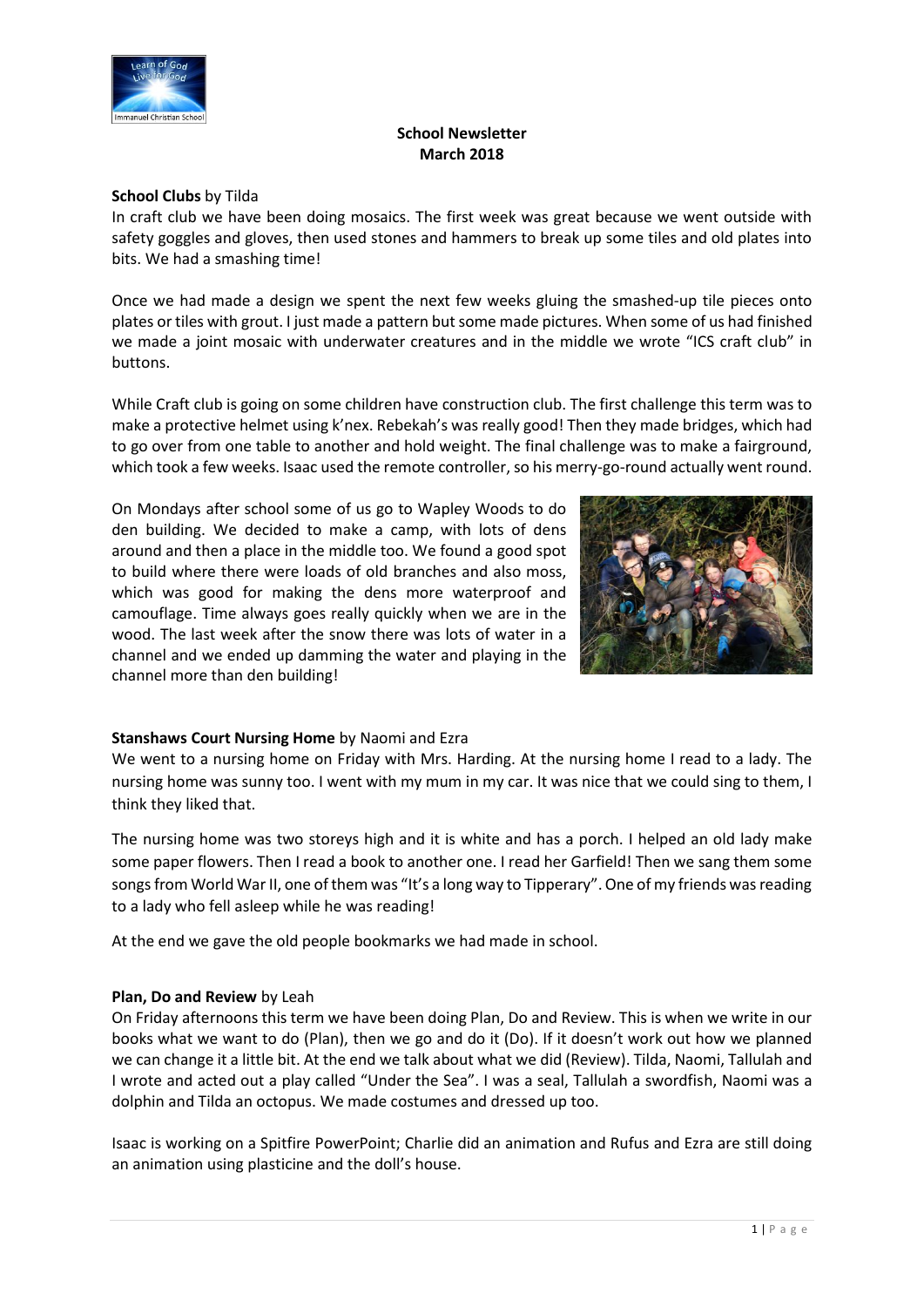

**Mill on the Brue** by Rufus



On the first day of term we went to an outdoor activity centre called Mill on the Brue. We were staying there for 3 days! When we arrived we took our bags into our dormitories – there were two dorms with bunk beds, one for boys and the other one for girls. When we finished putting our clothes into our drawers we went to our delicious lunch. We were given jacket potatoes with cheese and beans.

After lunch we went outside with

our instructor, Matt. He had pink, blue and purple stripes in his hair! He took us to a climbing wall and we were allowed to belay each other. On my second turn I got to the top. When everyone had had two goes Matt commanded us to come with him.

Over the next few days we went from one amazing activity to another, including rifle shooting, egg drop, night walk, crate stack, canoeing, tower jump, the zip wire and more! They were all excellent and I especially liked the zip wire, although I was nervous before I did it. We got to go twice! The food was really good and the only thing that was hard was trying to get to sleep in a dorm with 7 others. We all had a brilliant time away and learnt lots of new skills. I wish we could do it again!



## **World War II** by Tallulah



We are learning about WW2 in topic but we are also linking it with our music because we sang a song called "You take a big brown spud" and sang it at a nursing home.

On the first day of term we had two visitors who came with their massive WW2 collection and talked to us about a spy called Violette Szabo – they had some real guns and pieces of kit from the war and it got us all interested in the topic straight away.

We've learned lots of things about WW2. One of them was about Anderson shelters, so we built some of our own, decorated and painted them. We also dressed up as evacuees and pretended we were being sent to the countryside, plus we had suitcases and gas masks.

### **Victory in England party and Mother's Day Tea** by Charlie



On Thursday 22<sup>nd</sup> my class did a mother's day tea. We did it in the theme of VE day celebration because we have been learning about World War II.

On the day we got to do loads of baking and craft. We made union jack flags and a big victory sign with triangular paper with red and blue letters spelling 'Victory'. I baked vegan carrot scones and we also made sandwiches, cakes, cakes and more cakes, including Victorian sandwich (Tallulah's note: Which was a cake, not a sandwich!).

We put tablecloths and plates on the tables. The older ones made flower arrangements. When our mums came we asked them what drink they would like and what they would like to eat. At the end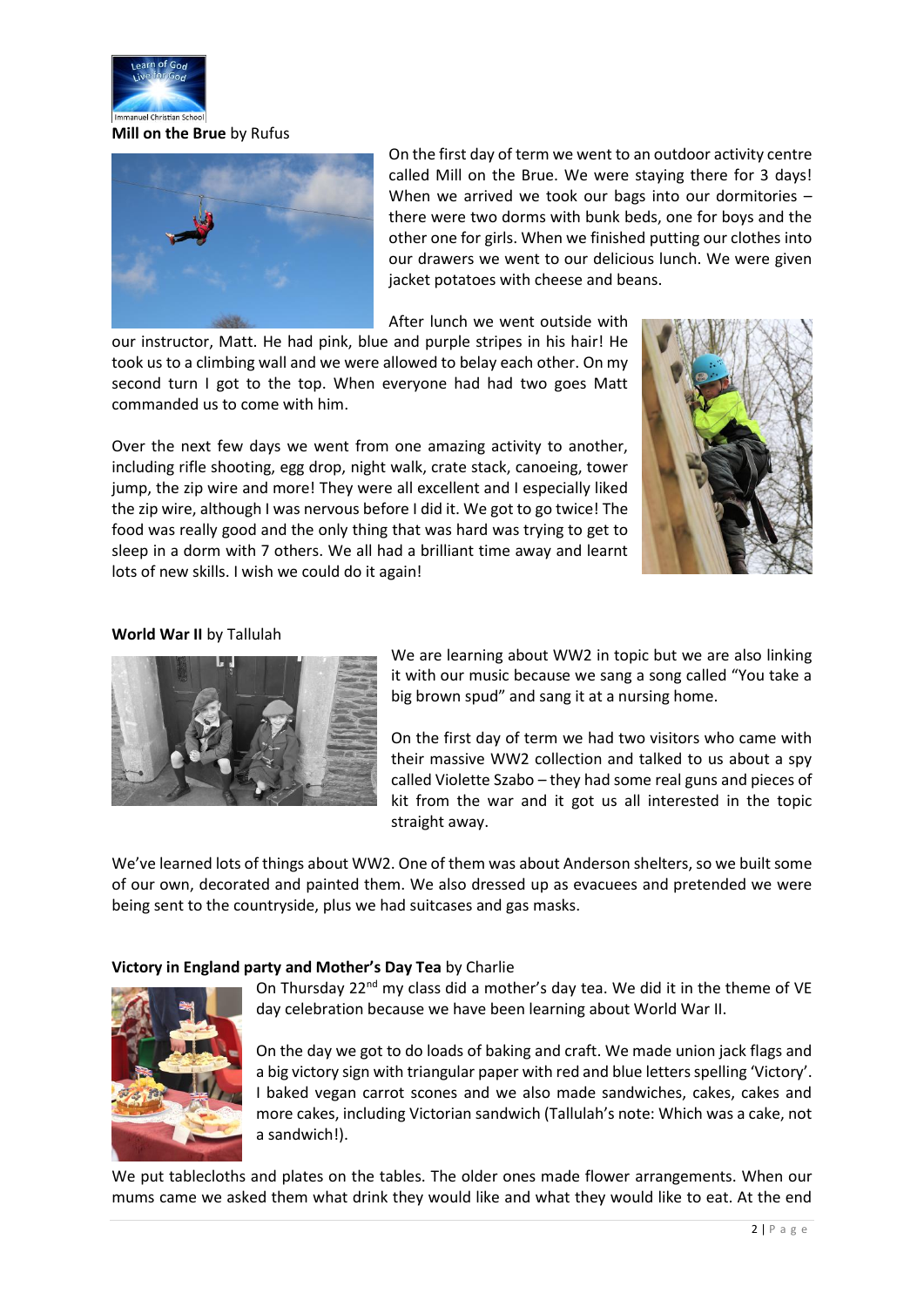

we ate the leftovers and we sang some WWII songs. We also did some Lindy-Hop dancing which was really cool.

#### **Swimming** by Isaac

Every Tuesday we go swimming and sometimes at the end of term we go for our next badge. The week before the end of term we got changed as usual, had a shower and then we had to wait by the pool for our teacher. We got in to the pool and warmed up and the teacher, Charlotte, told us to go on our fronts but we got tired out and then we did our backs. We had to keep going and finally we got our badges.

I got my badge which was 100m and so did Esther and Tilda. Rufus got his 200m as well. Then we had a shower and got changed and went back to school. After our lesson the other group have their lesson and George got his 5m. Tallulah and Iyannah both got 10m and then the last week of term Charlie and Ella got their Duckling 3 badges.

#### **The Medieval Banquet** by Iyannah

Mrs. Gulliford's class have been learning about Castles on Fridays. They had a medieval banquet and we got to join in too. It was such fun! We did lots of dancing. First one was when the boy has his hand on top of the girls hand and you walk forward. Then we learnt a dance where you are in a circle and the music gets faster and faster. My mum and dad were there too. There were tablecloths and goblets and lots of food we made for it. Wow! It was really fun.



#### **Food Tech** by Rebekah



This term the year 7 and 8's have been busy cooking and learning about healthy eating. It is a great life skill to learn and we have all enjoyed it.

The first practical lesson was making Frittata  $-$  an egg and vegetable dish. We were allowed to choose which vegetable to put in ours. They were all a great success and received positive feedback from our parents. During the term we also made soups, short crust pastry, bolognaise and fruit and vegetable muffins.

We have also had to do written tasks about healthy eating and cooking.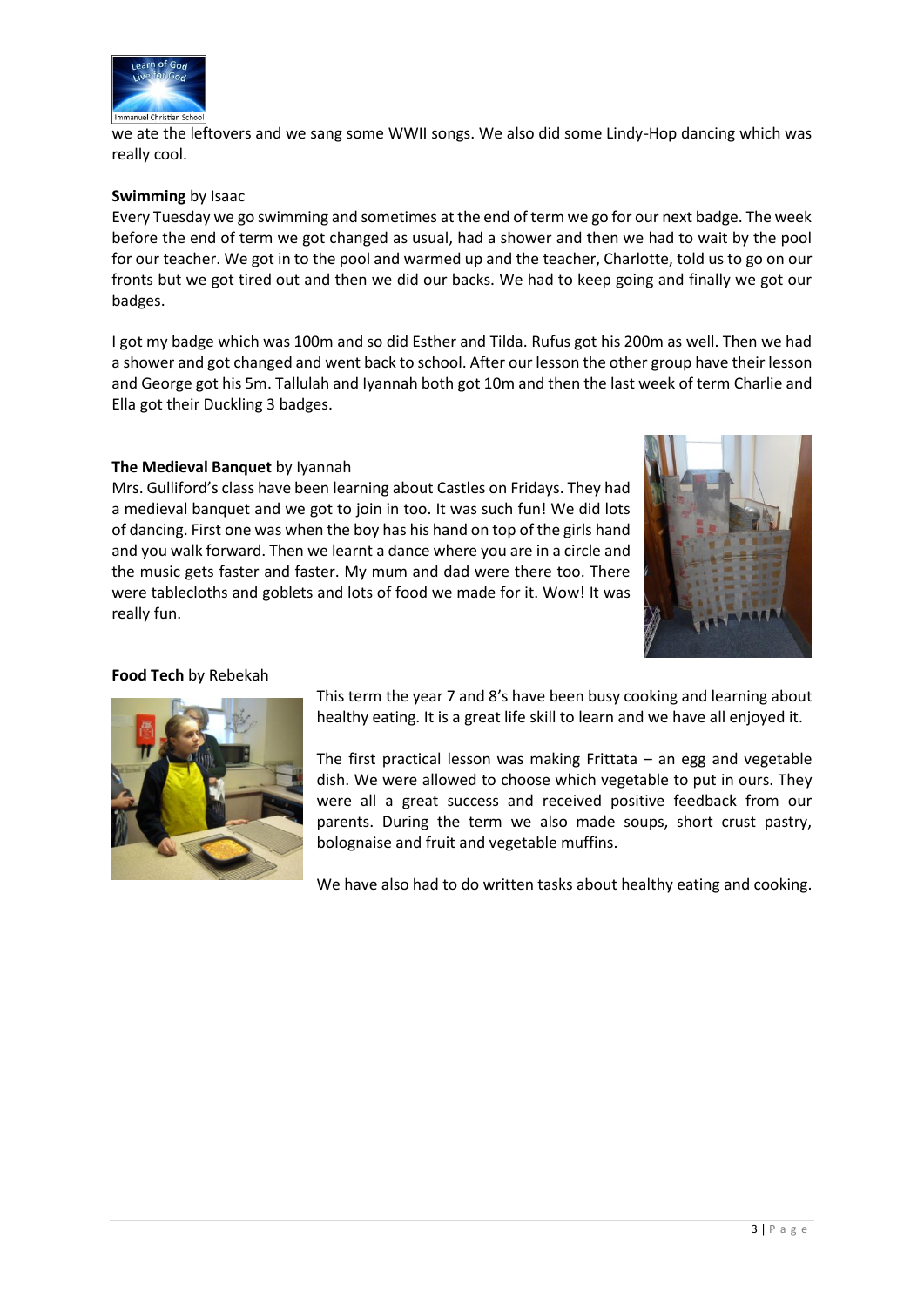